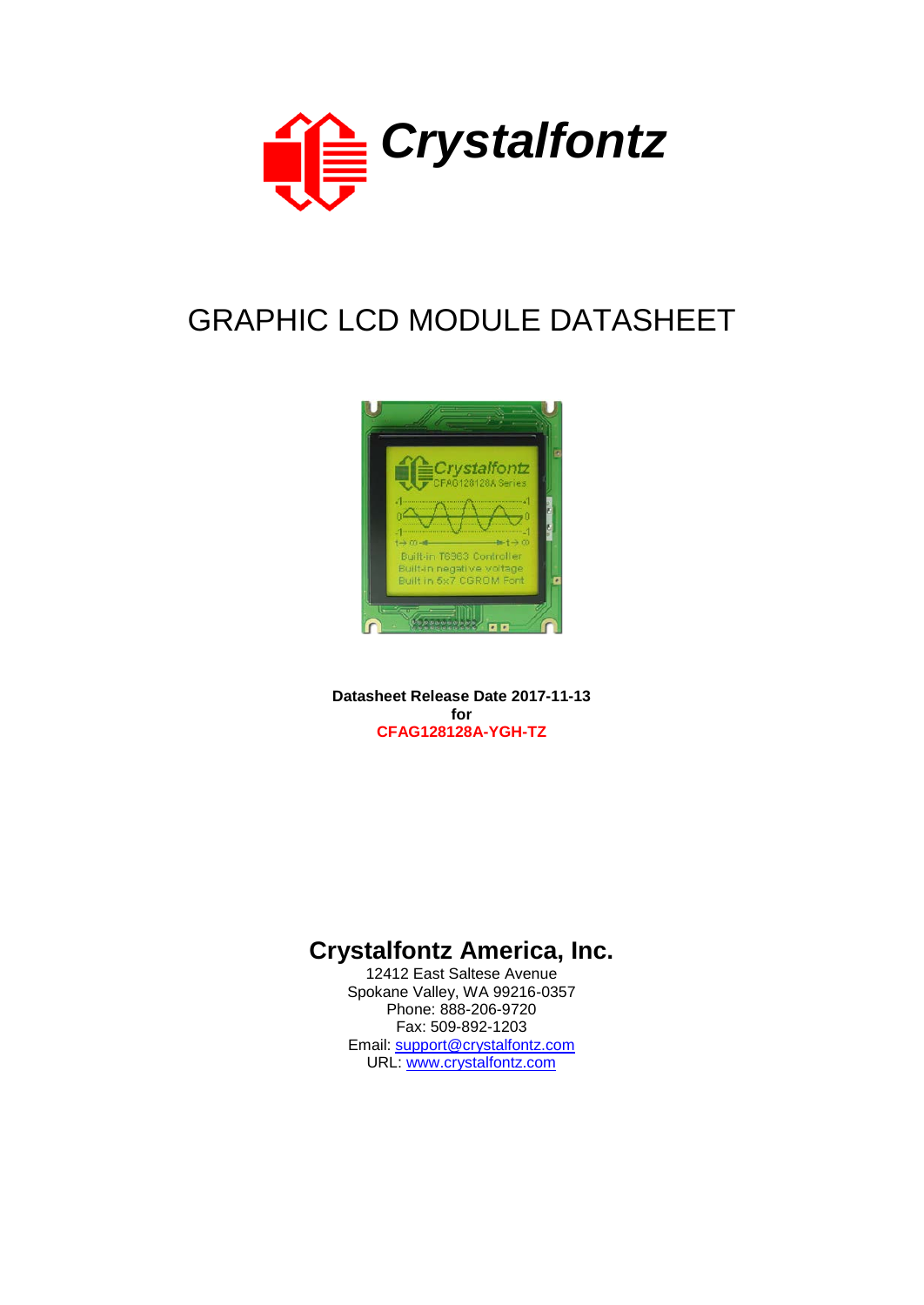

# **CONTENTS**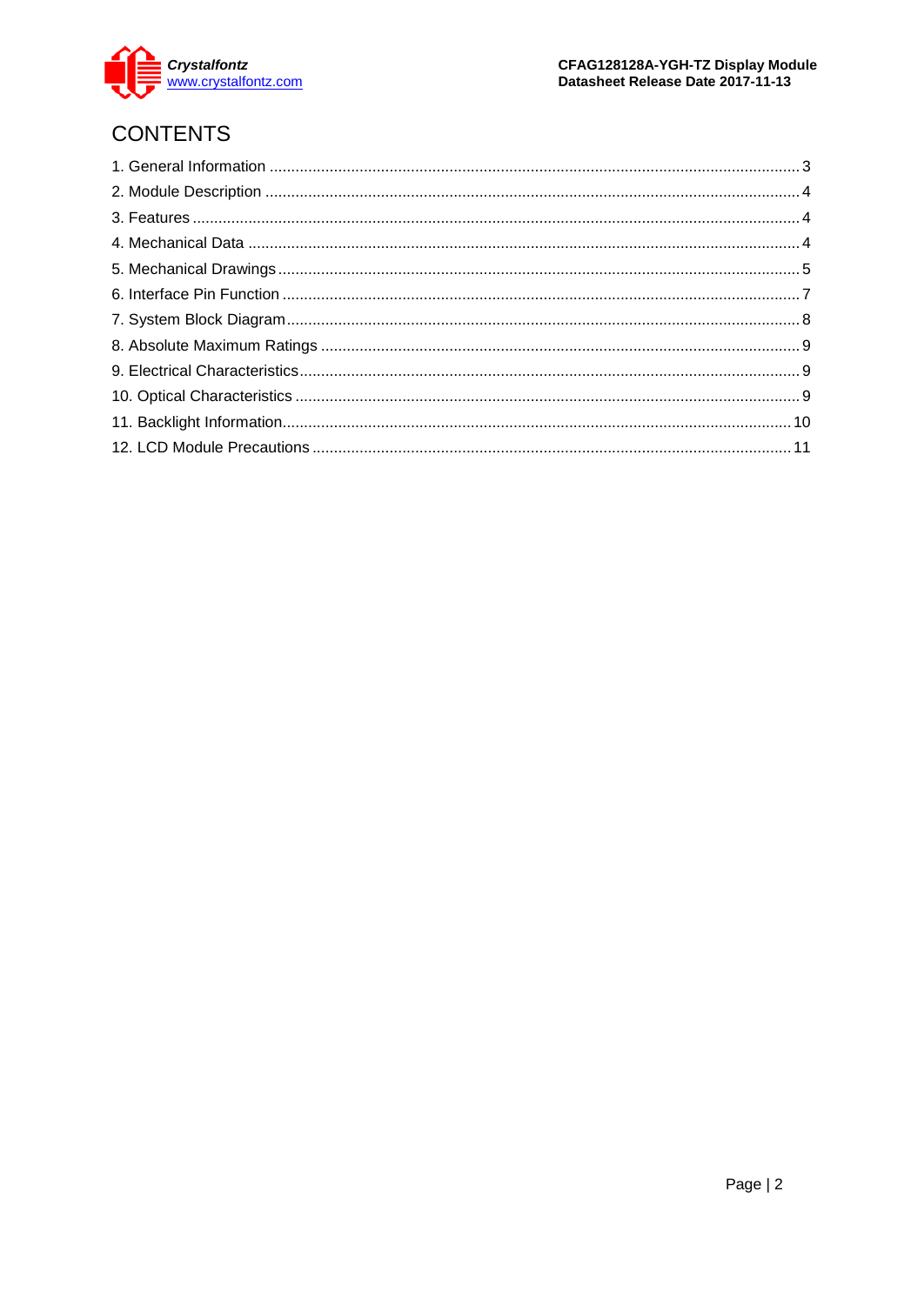

### <span id="page-2-0"></span>**1. General Information**

#### **Datasheet Revision History**

Datasheet Release: **2017-11-13**

Datasheet for the CFAG128128A-YGH-TZ graphic LCD display module.

#### **Product Change Notifications**

You can check for or subscribe to **Part Change Notices** for this display module on our website.

#### **Variations**

Slight variations between lots are normal (e.g., contrast, color, or intensity).

#### **Volatility**

This display module has volatile memory.

#### **Disclaimer**

Certain applications using Crystalfontz America, Inc. products may involve potential risks of death, personal injury, or severe property or environmental damage ("Critical Applications"). CRYSTALFONTZ AMERICA, INC. PRODUCTS ARE NOT DESIGNED, INTENDED, AUTHORIZED, OR WARRANTED TO BE SUITABLE FOR USE IN LIFE-SUPPORT APPLICATIONS, DEVICES OR SYSTEMS OR OTHER CRITICAL APPLICATIONS. Inclusion of Crystalfontz America, Inc. products in such applications is understood to be fully at the risk of the customer. In order to minimize risks associated with customer applications, adequate design and operating safeguards should be provided by the customer to minimize inherent or procedural hazard. Please contact us if you have any questions concerning potential risk applications.

Crystalfontz America, Inc. assumes no liability for applications assistance, customer product design, software performance, or infringements of patents or services described herein. Nor does Crystalfontz America, Inc. warrant or represent that any license, either express or implied, is granted under any patent right, copyright, or other intellectual property right of Crystalfontz America, Inc. covering or relating to any combination, machine, or process in which our products or services might be or are used.

All specifications in datasheets on our website are, to the best of our knowledge, accurate but not guaranteed. Corrections to specifications are made as any inaccuracies are discovered.

Company and product names mentioned in this publication are trademarks or registered trademarks of their respective owners.

Copyright © 2017 by Crystalfontz America, Inc.,12412 East Saltese Avenue, Spokane Valley, WA 99216 U.S.A.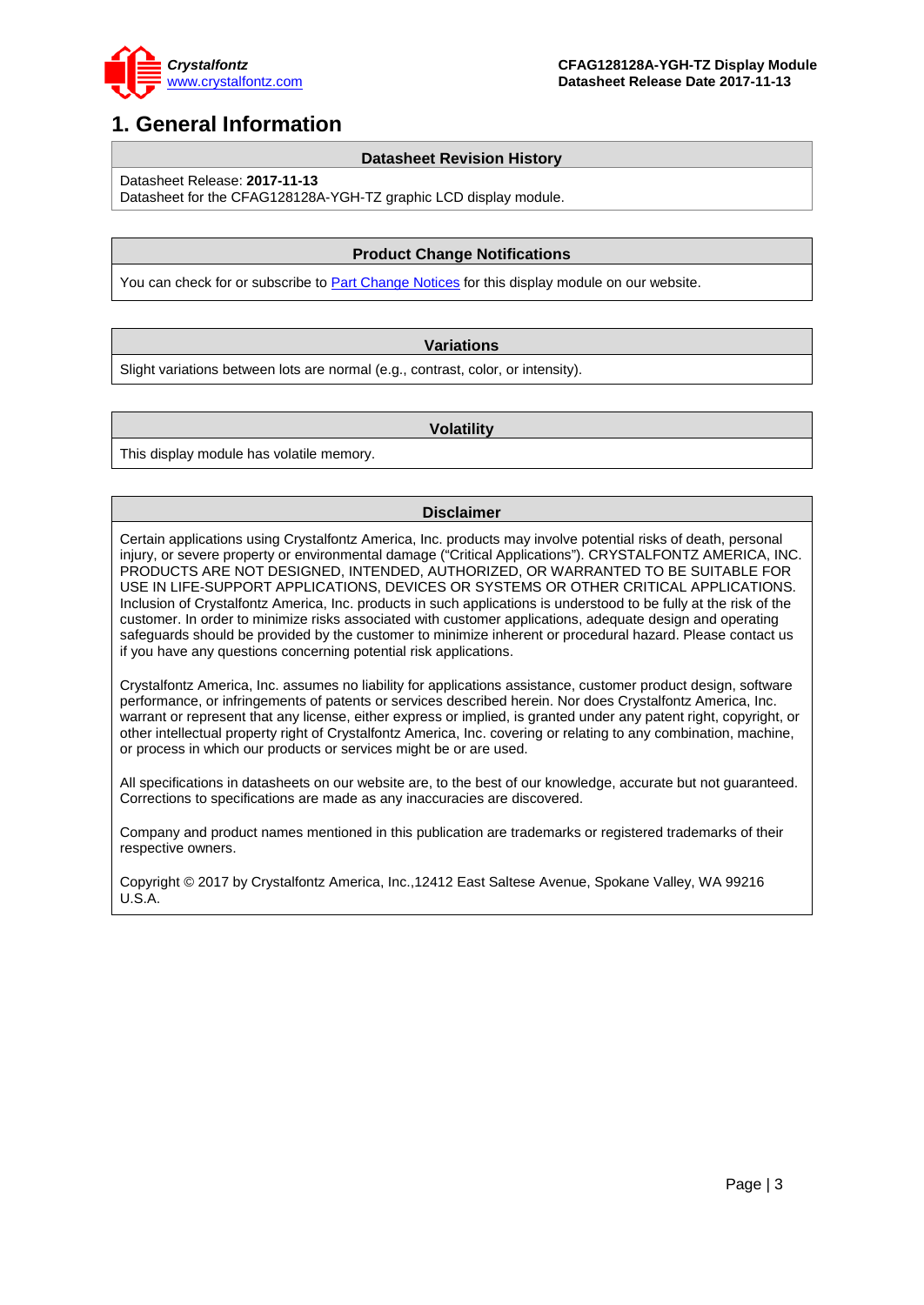

### <span id="page-3-0"></span>**2. Module Description**

This is a gray graphic LCD display module with a yellow-green LED backlight. This display has a builtin Raio Technology RA6963 controller.

Please see [Raio Technology RA6963 LCD Controller Datasheet](https://www.crystalfontz.com/controllers/Raio%20Technology/RA6963) for further reference.

### <span id="page-3-1"></span>**3. Features**

- 128\*128 Dot Matrix
- Built-in Controller RA6963 (or equivalent)
- Viewing Direction: 6 o'clock
- STN Positive, Gray, Transflective Mode
- Yellow-green LED Backlight
- +5V Power Supply
- Negative Voltage Generator
- Temperature Compensation
- Operating Temperature: -20°C to +70°C
- Storage Temperature: -30°C to +80°C
- 1/128 Duty
- Interface: 8-Bit Parallel

### <span id="page-3-2"></span>**4. Mechanical Data**

| <b>Item</b>              | <b>Specification</b><br>(mm)    | <b>Specification</b><br>(inch, reference) |
|--------------------------|---------------------------------|-------------------------------------------|
| Overall Width and Height | 85.0 (W) x 100.0 (H) x 14.5 (D) | 3.346 (W) x 3.937 (H) x 0.571 (D)         |
| Viewing Area             | 62.0 (W) x 62.0 (H)             | $2.441(W) \times 2.441(H)$                |
| Active Area              | 55.01 (W) $\times$ 55.01 (H)    | $2.166$ (W) x 2.166 (H)                   |
| Dot Size                 | $0.40$ (W) x 0.40 (H)           | $0.016$ (W) x 0.016 (H)                   |
| Dot Pitch                | $0.43$ (W) $\times$ 0.43 (H)    | $0.017$ (W) x $0.017$ (H)                 |
| Weight (Typical)         | 99 grams                        | 3.49 ounces                               |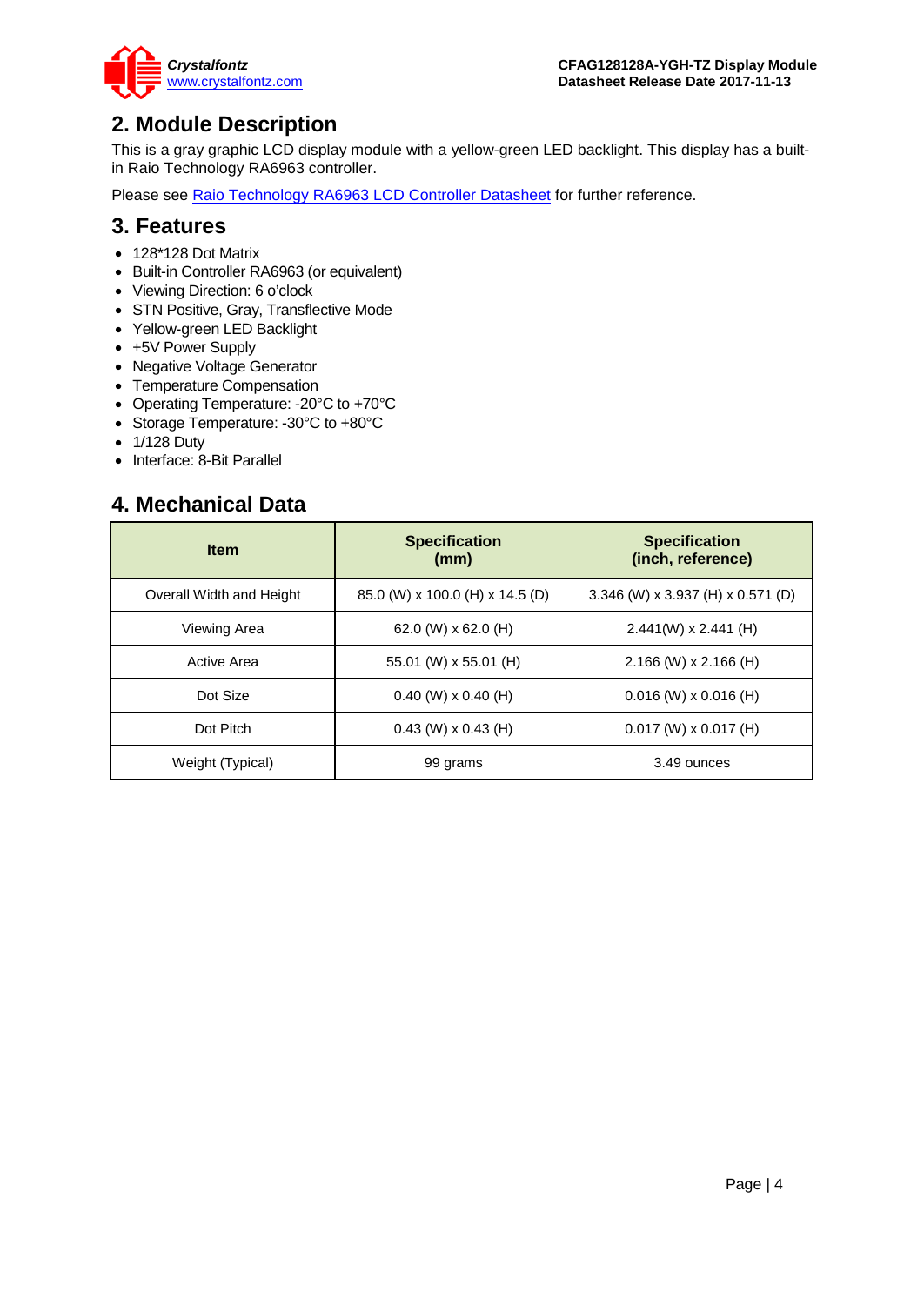

# **5. Mechanical Drawings**

<span id="page-4-0"></span>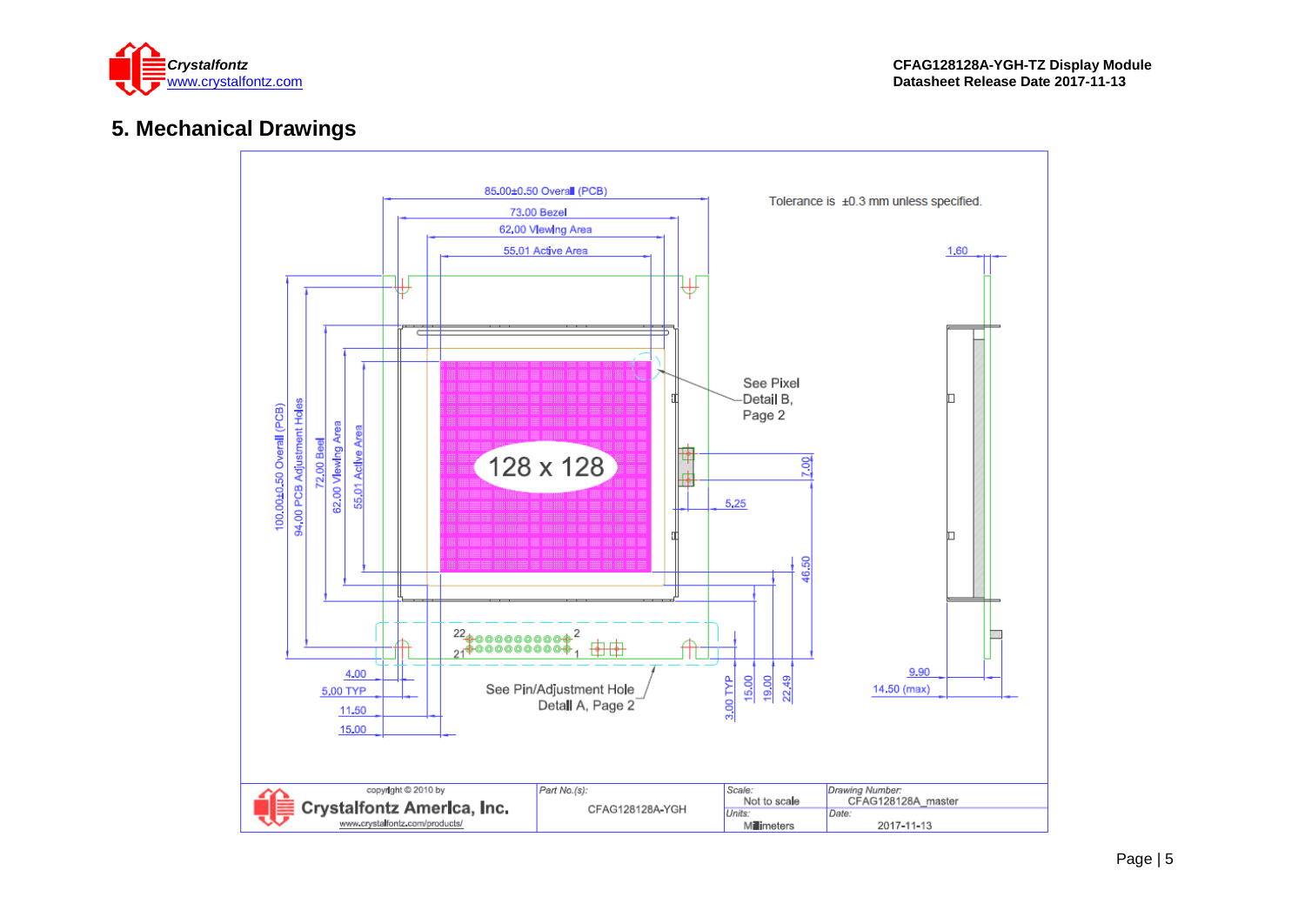

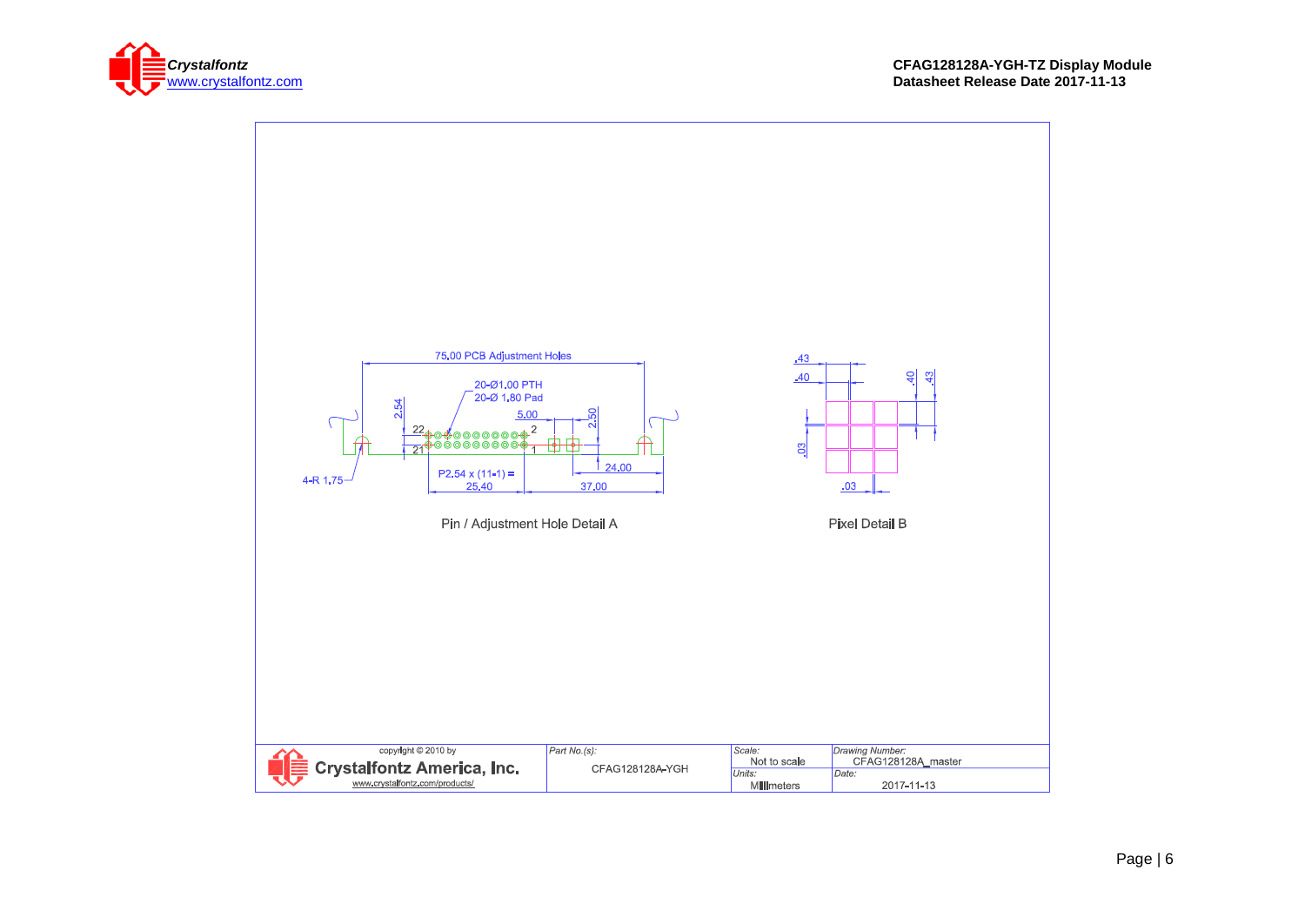

# <span id="page-6-0"></span>**6. Interface Pin Function**

| Pin No.        | <b>Symbol</b>         | Level                    | <b>Function</b>                               |
|----------------|-----------------------|--------------------------|-----------------------------------------------|
| 1              | <b>FGND</b>           | $\blacksquare$           | Frame Ground                                  |
| $\overline{2}$ | <b>GND</b>            | 0v                       | Ground                                        |
| 3              | <b>V<sub>DD</sub></b> |                          | Supply Voltage for Logic                      |
| 4              | Vo                    | $\overline{\phantom{a}}$ | Supply Voltage for LCD                        |
| 5              | /WR                   | L                        | Data write. Write data into RA6963 when WR=L  |
| 6              | /RD                   | L                        | Data read. Read data from RA6963 when RD=L    |
| $\overline{7}$ | /CE                   | L                        | Chip Enable for controller RA6963             |
| 8              | C/D                   | H/L                      | WR=L, C/D=H: Command Write, C/D=L: Data Write |
| 9              | <b>NC</b>             | $\blacksquare$           | No Connection                                 |
| 10             | /RESET                | L                        | <b>Reset Signal</b>                           |
| 11             | DB <sub>0</sub>       | H/L                      | Data Bus Line                                 |
| 12             | DB <sub>1</sub>       | H/L                      | Data Bus Line                                 |
| 13             | DB <sub>2</sub>       | H/L                      | Data Bus Line                                 |
| 14             | DB <sub>3</sub>       | H/L                      | Data Bus Line                                 |
| 15             | DB4                   | H/L                      | Data Bus Line                                 |
| 16             | DB <sub>5</sub>       | H/L                      | Data Bus Line                                 |
| 17             | DB <sub>6</sub>       | H/L                      | Data Bus Line                                 |
| 18             | DB7                   | H/L                      | Data Bus Line                                 |
| 19             | <b>FS</b>             | H/L                      | Pins for Selection of Font; H: 6*8, L: 8*8    |
| 20             | <b>VEE</b>            | $\overline{\phantom{m}}$ | <b>Negative Voltage Output</b>                |
| 21             | A                     | $\overline{\phantom{a}}$ | Power Supply for LED Backlight (+)            |
| 22             | K                     | $\overline{\phantom{0}}$ | Power Supply for LED Backlight (-)            |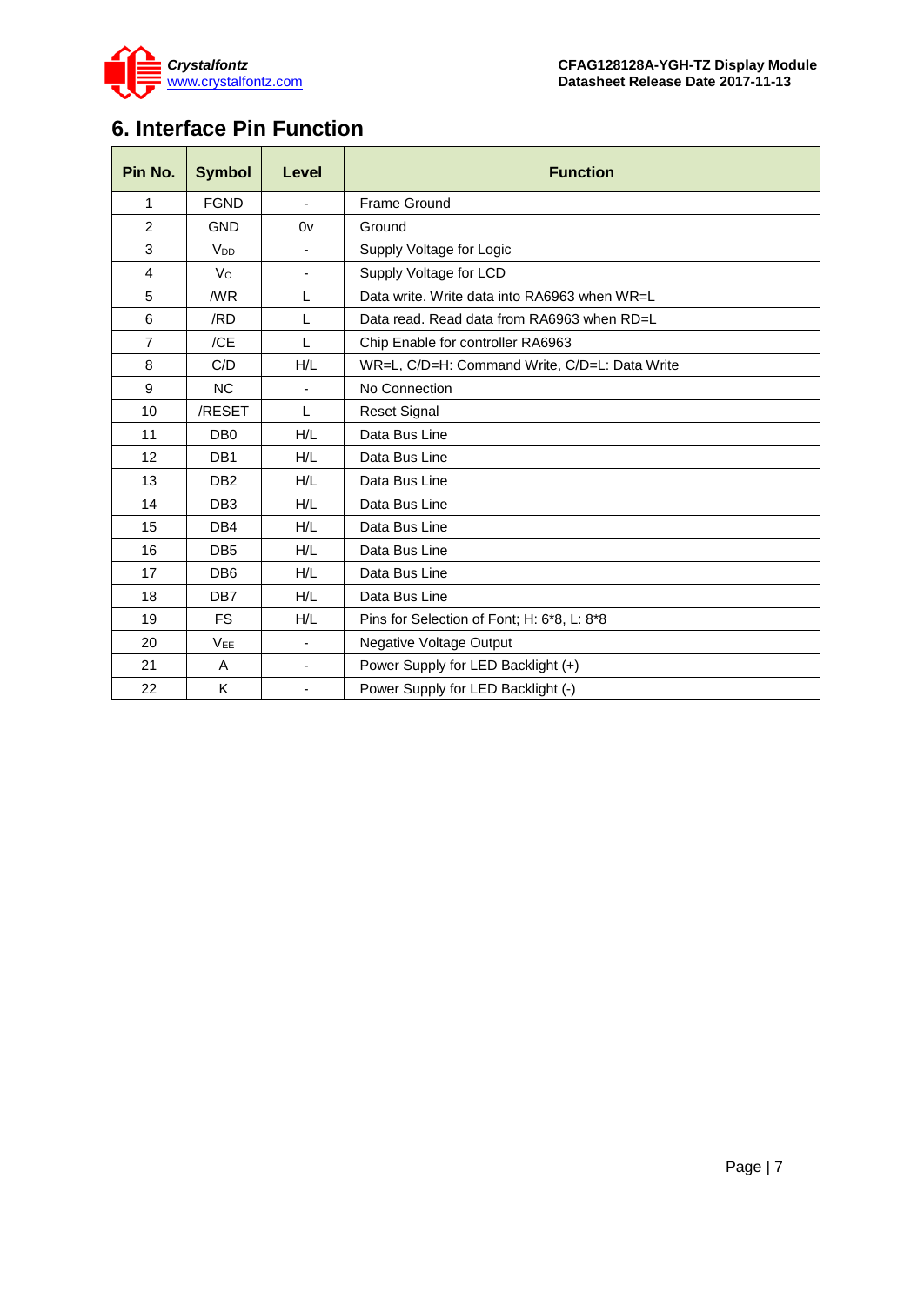

# <span id="page-7-0"></span>**7. System Block Diagram**

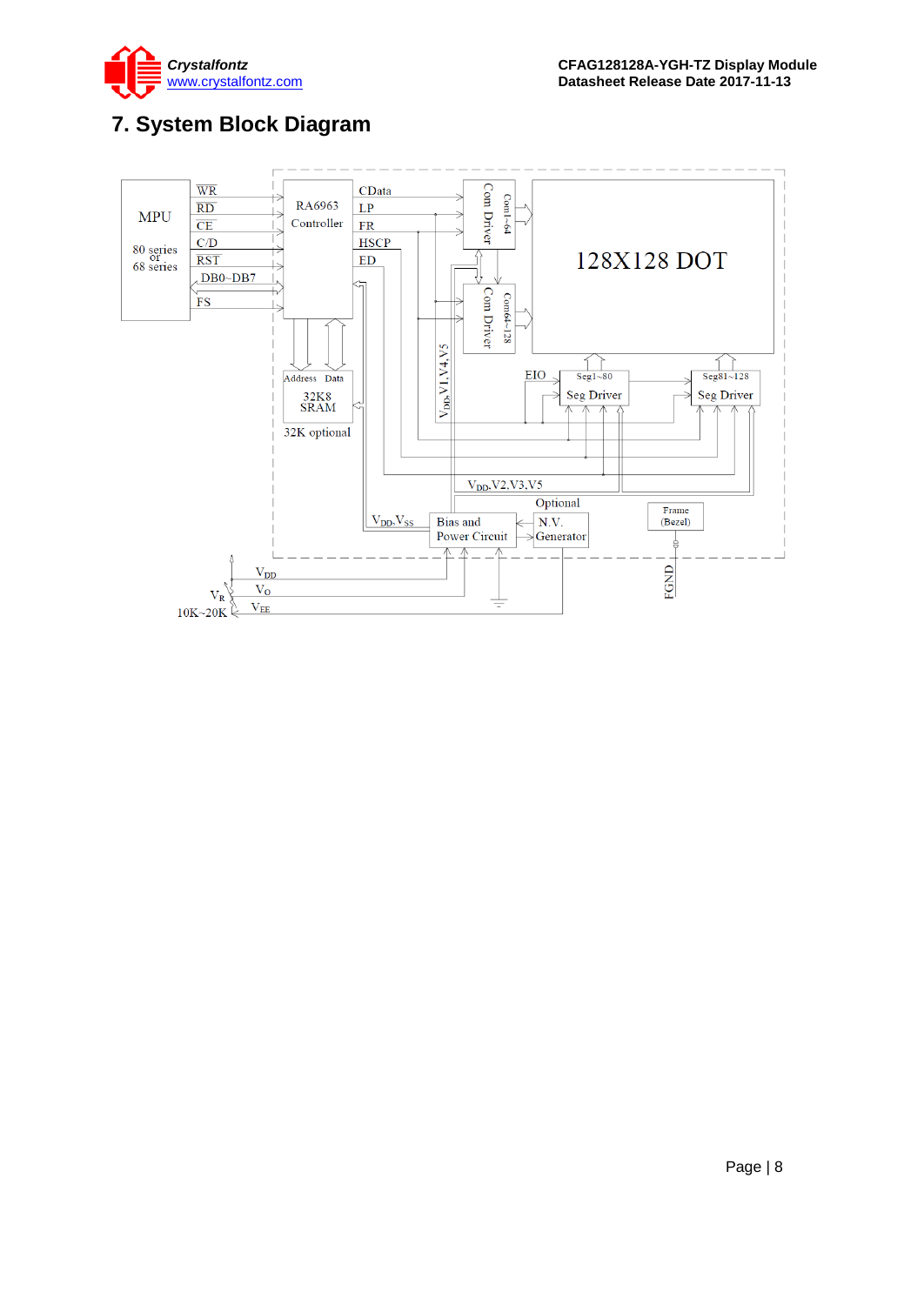

## <span id="page-8-0"></span>**8. Absolute Maximum Ratings**

| <b>Item</b>                  | <b>Symbol</b>              | <b>Min</b> | <b>Max</b>    | Unit | <b>Notes</b> |
|------------------------------|----------------------------|------------|---------------|------|--------------|
| Supply Voltage for Logic     | $V_{DD} - V_{SS}$          | $-0.3$     | $+7.0$        | ν    | (1)(2)       |
| Input Voltage                | Vin                        | $-0.3$     | $V_{DD}$ +0.3 | V    | -            |
| <b>Operating Temperature</b> | Тор                        | $-20$      | $+70$         | °C   | -            |
| Storage Temperature          | $\mathsf{T}_{\texttt{ST}}$ | -30        | $+80$         | °C   |              |

*Notes:*

*(1) These are stress ratings only. Extended exposure to the absolute maximum ratings listed above may affect device reliability or cause permanent damage.* 

*(2) Functional operation should be restricted to the limits in the Electrical Characteristics table below.*

### <span id="page-8-1"></span>**9. Electrical Characteristics**

| <b>Item</b>              | <b>Symbol</b>          | <b>Condition</b>         | <b>Min</b>               | <b>Typ</b> | <b>Max</b>            | <b>Unit</b> |
|--------------------------|------------------------|--------------------------|--------------------------|------------|-----------------------|-------------|
| Supply Voltage for Logic | $V_{DD} - V_{SS}$      |                          | 3.0                      |            | 5.5                   | $\vee$      |
|                          |                        | $Ta = -20°C$             | $\overline{\phantom{a}}$ | ٠          | 18.6                  | $\vee$      |
| Supply Voltage for LCD   | $V_{DD} - V_{O}$       | $Ta = 25^{\circ}C$       | 16.2                     | 16.35      | 16.5                  | $\vee$      |
|                          |                        | $Ta=70^{\circ}C$         | 15.2                     |            |                       | $\vee$      |
| High-level Input         | Vıн                    |                          | 0.8 V <sub>DD</sub>      |            | <b>V<sub>DD</sub></b> | V           |
| Low-level Input          | VIL                    | $\overline{\phantom{a}}$ | 0                        | ٠          | $0.15$ $V_{DD}$       | V           |
| <b>High-level Output</b> | <b>V</b> <sub>OН</sub> | $\overline{\phantom{a}}$ | $V_{DD}$ -0.3            |            | $V_{DD}$              | $\vee$      |
| Low-level Output         | V <sub>OL</sub>        |                          | 0                        |            | 0.3                   | V           |
| <b>Supply Current</b>    | l <sub>DD</sub>        | ٠                        |                          | 45         | 50                    | mA          |

### <span id="page-8-2"></span>**10. Optical Characteristics**

| <b>Item</b>           | <b>Symbol</b> | <b>Condition</b> | <b>Min</b>               | Typ | <b>Max</b>               | <b>Unit</b>          |
|-----------------------|---------------|------------------|--------------------------|-----|--------------------------|----------------------|
|                       | θ             | CR <sub>2</sub>  | 0                        |     | 20                       | $\phi = 180^{\circ}$ |
| View Angle            | θ             | CR <sub>2</sub>  | 0                        |     | 40                       | $\phi = 0^{\circ}$   |
|                       | θ             | CR <sub>2</sub>  | 0                        |     | 30                       | $\phi = 90^{\circ}$  |
|                       | θ             | CR <sub>2</sub>  | 0                        |     | 30                       | $\phi = 270^\circ$   |
| <b>Contrast Ratio</b> | CR.           |                  | ۰                        | 3   | $\overline{\phantom{0}}$ |                      |
| Response Time         | T rise        |                  | $\overline{\phantom{0}}$ | 200 | 300                      | ms                   |
|                       | T fall        |                  |                          | 250 | 350                      | ms                   |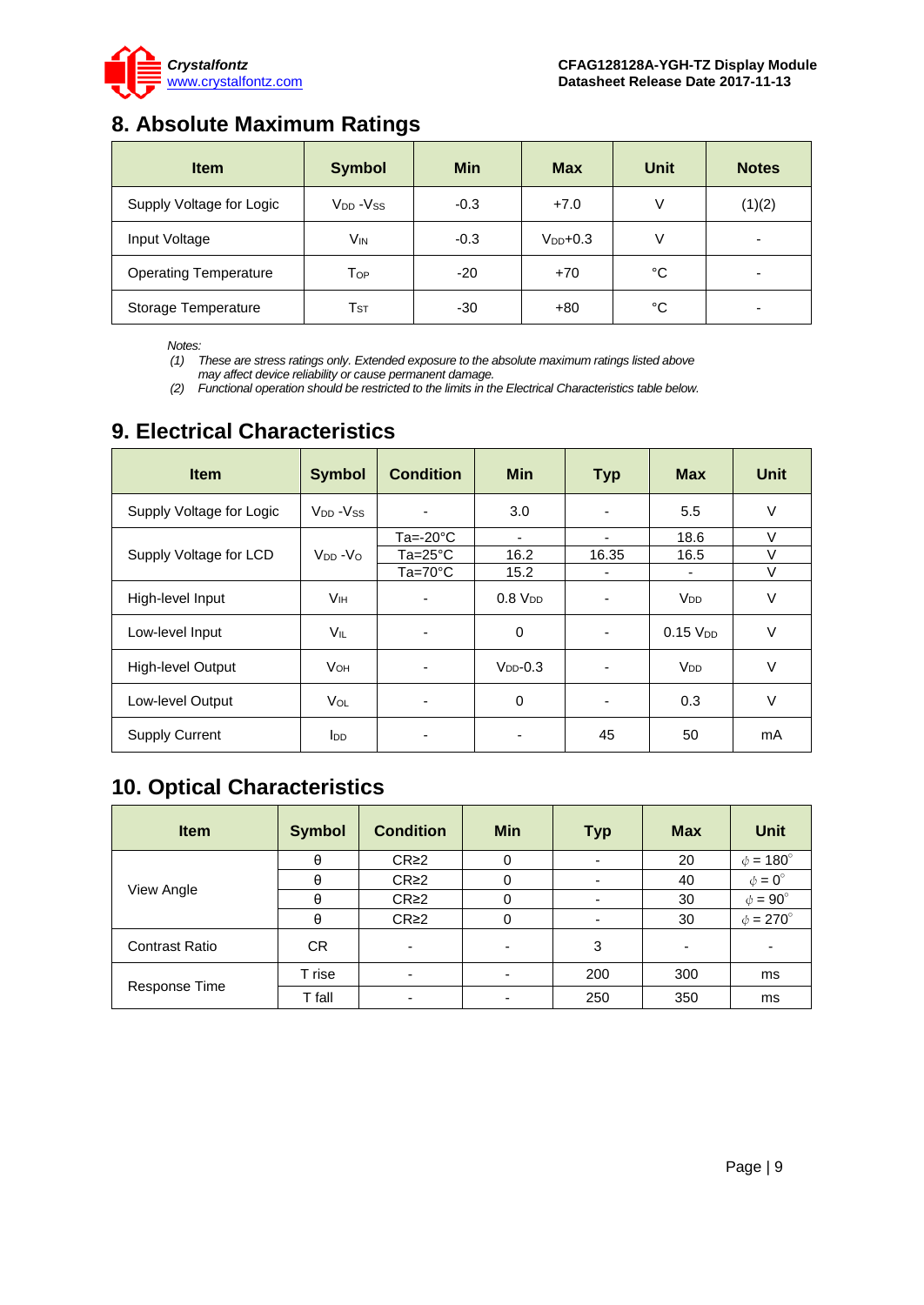

## <span id="page-9-0"></span>**11. Backlight Information**

| <b>Parameter</b>           | <b>Symbol</b>           | <b>Condition</b>                         | <b>Min</b>     | <b>Typ</b>               | <b>Max</b>               | <b>Unit</b>       | <b>Notes</b>             |
|----------------------------|-------------------------|------------------------------------------|----------------|--------------------------|--------------------------|-------------------|--------------------------|
| <b>Supply Current</b>      | <b>ILED</b>             | $V=4.2v$                                 | 450            | 500                      | 600                      | mA                | (1)(2)                   |
| <b>Supply Voltage</b>      | $\vee$                  | ٠                                        | 4.0            | 4.2                      | 4.4                      | $\vee$            |                          |
| Reverse Voltage            | <b>V<sub>R</sub></b>    | ٠                                        | ٠              | $\overline{\phantom{0}}$ | 5                        | $\vee$            |                          |
| Wave Length                | λp                      |                                          | 568            | 570                      | 574                      | nm                |                          |
| Luminance<br>(without LCD) | $\mathsf{I} \mathsf{v}$ | $l_{LED} = 500mA$                        | 200            | 240                      |                          | cd/m <sup>2</sup> | $\overline{\phantom{0}}$ |
| <b>LED Lifetime</b>        | ۰                       | $I_{LED} = 500mA$<br>25°C, 50-60%<br>RH. | $\blacksquare$ | 100K                     | $\overline{\phantom{a}}$ | Hrs.              | (1)(2)                   |
| Color                      | Yellow-green            |                                          |                |                          |                          |                   |                          |

*Notes:* 

*(1) Supply current minimum value is only for reference since the LED brightness efficiency keeps enhancing. Current consumption becomes less and less to achieve the same luminance.* 

*(2) Lifetime is defined as the amount of time when the luminance has decayed to <50% of the initial value (100K hours is an estimate for reference only).*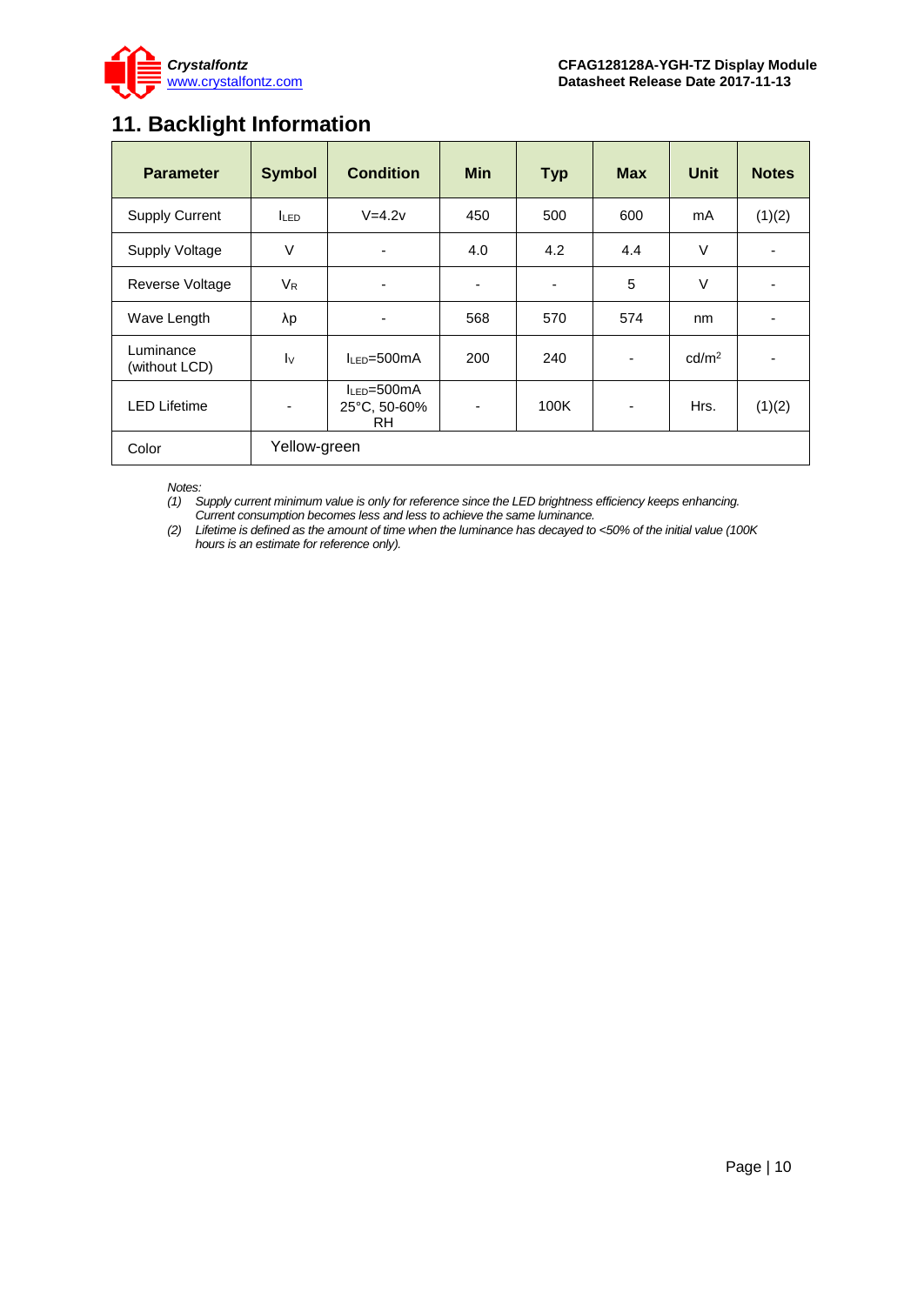

### <span id="page-10-0"></span>**12. LCD Module Precautions**

The precautions below should be followed when using LCD modules to help ensure personal safety, module performance, and compliance of environmental regulations.

### **12.1. Modules**

- Avoid applying excessive shocks to module or making any alterations or modifications to it.
- Do not make extra holes on the printed circuit board, modify its shape or change the components of LCD display module.
- Do not disassemble the LCD display module.
- Do not operate the LCD display module above the absolute maximum rating.
- Do not drop, bend or twist the LCD display module.
- Soldering: only to the I/O terminals.
- Store in an anti-static electricity container and clean environment.
- It is common to use the "screen saver" to extend the lifetime of the LCD display module.
	- o Do not use the fixed information for long periods of time in real application.
	- o Do not use fixed information in LCD panel for long periods of time to extend "screen burn" effect time.
- Crystalfontz has the right to change the passive components, including R3, R6 & backlight adjust resistors. (Resistors, capacitors and other passive components will have different appearance and color caused by the different supplier.)
- Crystalfontz have the right to change the PCB Rev. (In order to satisfy the supplying stability, management optimization and the best product performance, etc., under the premise of not affecting the electrical characteristics and external dimensions, Crystalfontz has the right to modify the version.).

### **12.2. Handling Precautions**

- Since the display panel is made of glass, do not apply mechanical impacts such as dropping from a high position.
- If the display panel is accidently broken, and the internal organic substance leaks out, be careful not to inhale or touch the organic substance.
- If pressure is applied to the display surface or its neighborhood of the LCD display module, the cell structure may be damaged, so be careful not to apply pressure to these sections.
- The polarizer covering the surface of the LCD display module is soft and can be easily scratched. Please be careful when handling the LCD display module.
- Clean the surface of the polarizer covering the LCD display module if it becomes soiled using following adhesion tape.
	- o Scotch Mending Tape No. 810 or an equivalent
	- o Never breathe the soiled surface or wipe the surface using a cloth containing solvent such as ethyl alcohol, since the surface of the polarizer will become cloudy.
	- o The following liquids/solvents may spoil the polarizer:
		- Water
		- **Ketone**
		- Aromatic Solvents
- Hold the LCD display module very carefully when placing the LCD display module into the system housing.
- Do not apply excessive stress or pressure to the LCD display module. And, do not over bend the film with electrode pattern layouts. These stresses will influence the display performance. Also, be sure to secure the sufficient rigidity for the outer cases.



Page | 11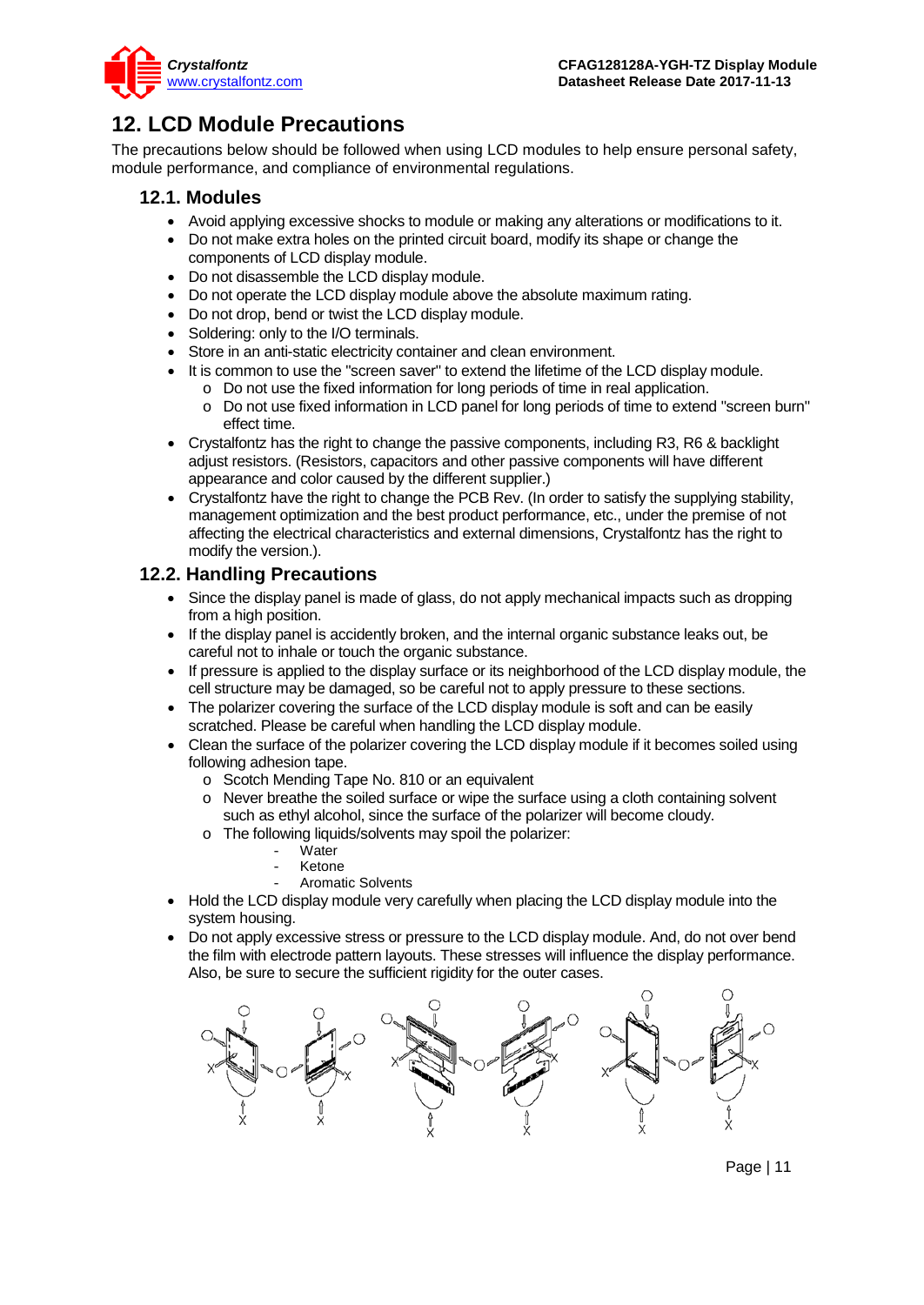

- Do not apply stress to the LSI chips and the surrounding molded sections.
- Do not disassemble or modify the LCD display module.
- Do not apply input signals while the logic power is off.
- Pay sufficient attention to the working environments when handing the LCD display module to prevent occurrence of element breakage accidents by static electricity.
	- o Be sure to make human body grounding when handling LCD display modules.
	- o Be sure to ground tools to use for assembly such as soldering irons.
	- o To suppress generation of static electricity, avoid carrying out assembly work under dry environments.
	- o Protective film is being applied to the surface of the display panel of the LCD display module. Be careful since static electricity may be generated when exfoliating the protective film.
- Protection film is being applied to the surface of the display panel and removes the protection film before assembling it. At this time, if the LCD display module has been stored for a long period of time, residue adhesive material of the protection film may remain on the surface of the display panel after the film has been removed. In such a case, remove the residue material by the method discussed above.
- If electric current is applied when the LCD display module is being dewed or when it is placed under high humidity environments, the electrodes may become corroded. If this happens proceed with caution when handling the LCD display module.

#### **12.3. Storage Precautions**

- When storing the LCD display modules put them in static electricity preventive bags to avoid exposure to direct sunlight and fluorescent lamps. Also avoid high temperature and high humidity environments and low temperatures (less than 0°C) environments. (We recommend you store these modules in the packaged state when they were shipped from Crystalfontz). Be careful not to let water drops adhere to the packages or bags, and do not let dew gather on them.
- If electric current is applied when water drops are adhering to the surface of the LCD display module the LCD display module may have become dewed. If a dewed LCD display module is placed under high humidity environments it may cause the electrodes to become corroded. If this happens proceed with caution when handling the LCD display module.

#### **12.4. Designing Precautions**

- The absolute maximum ratings are the ratings that cannot be exceeded for LCD display module. If these values are exceeded, panel damage may happen.
- To prevent occurrence of malfunctioning by noise pay attention to satisfy the V<sub>II</sub> and V<sub>IH</sub> specifications and, at the same time, to make the signal line cable as short as possible.
- We recommend that you install excess current preventive unit (fuses, etc.) to the power circuit (V<sub>DD</sub>). (Recommend value: 0.5A)
- Pay sufficient attention to avoid occurrence of mutual noise interference with the neighboring devices.
- As for EMI, take necessary measures on the equipment side.
- When fastening the LCD display module, fasten the external plastic housing section.
- If the power supply to the LCD display module is forcibly shut down, by such errors as taking out the main battery while the LCD display panel is in operation, we cannot guarantee the quality of this LCD display module.
	- o Connection (contact) to any other potential than the above may lead to rupture of the IC.

#### **12.5. Precautions When Disposing of the LCD Display Modules**

• Request the qualified companies to handle the industrial wastes when disposing of the LCD display modules. Or, when burning them, be sure to observe the environmental and hygienic laws and regulations.

#### **12.6. Other Precautions**

- When an LCD display module is operated for a long period of time with a fixed pattern, the fixed pattern may remain as an after image or a slight contrast deviation may occur.
	- o If the operation is interrupted and left unused for a while, normal state can be restored.
	- o This will not cause a problem in the reliability of the module.